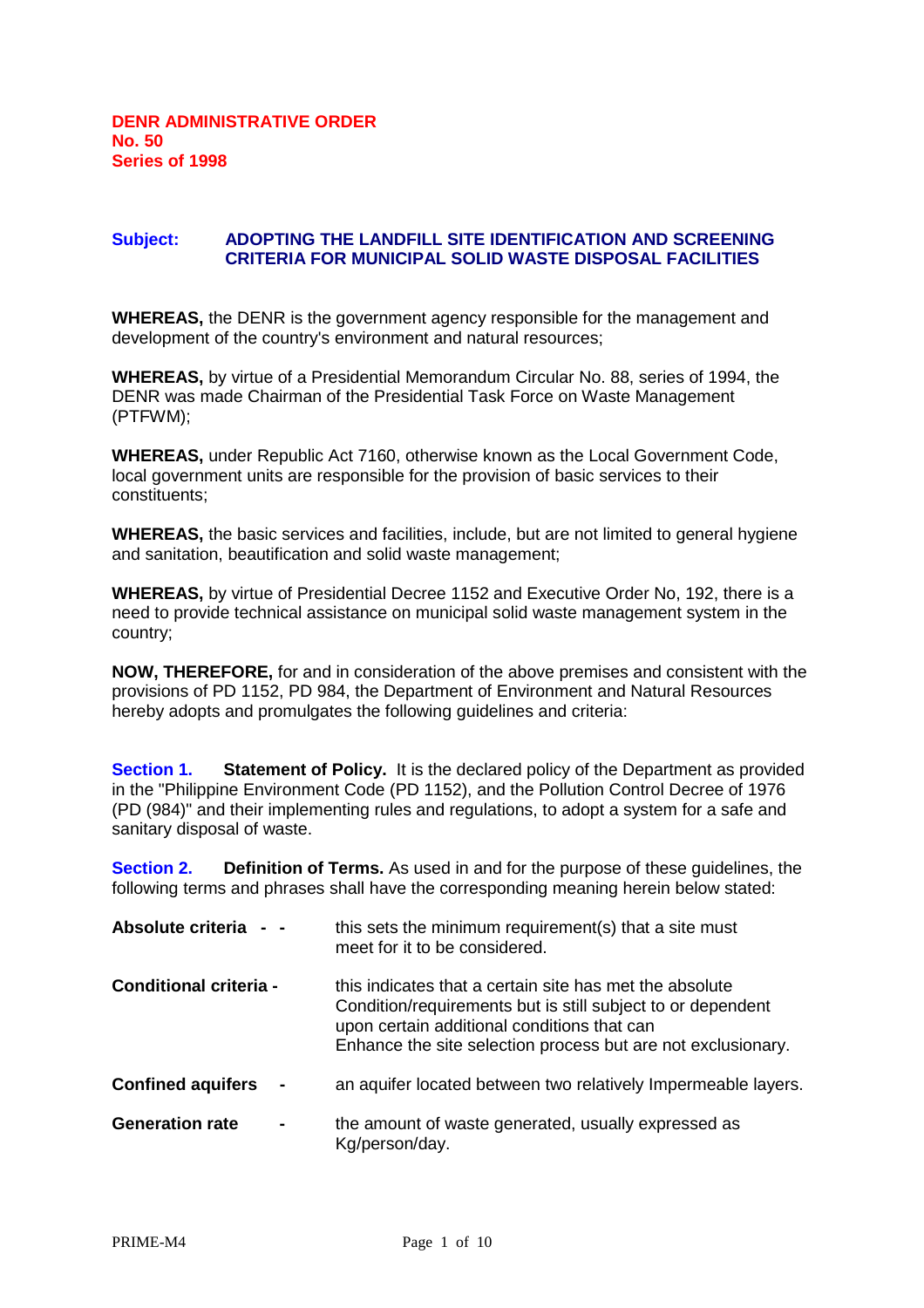| <b>Haul distance</b>          | the distance a collection vehicle travels from its<br>service area (collection area) to a treatment and/or to the<br>disposal facility.                                                                                                                                                    |
|-------------------------------|--------------------------------------------------------------------------------------------------------------------------------------------------------------------------------------------------------------------------------------------------------------------------------------------|
| <b>Impervious</b>             | does not allow passage to, or is impermeable.                                                                                                                                                                                                                                              |
| Leachate                      | liquid contaminated from contact with decomposing Wastes<br>containing bacteria and other materials that drain out of<br>dumpsites and landfills.                                                                                                                                          |
| <b>Liners</b>                 | act as a low-permeability barrier to eliminate leakage or<br>minimize the rate at which leachate within the waste facility<br>escape into the surrounding environment. Liners may be<br>clayey soils or synthetic materials (e.g. high density<br>polyethylene, or a combination of both). |
| Liquefaction                  | the process of making or becoming liquid or the state of being<br>liquid.                                                                                                                                                                                                                  |
| <b>Perennial</b>              | present at all season of the year.                                                                                                                                                                                                                                                         |
| <b>Permeability</b>           | the rate at which a substance can penetrate or pass through a<br>medium (e. g. soil).                                                                                                                                                                                                      |
| Recharge area                 | a highly permeable region or area that serves as a recur.                                                                                                                                                                                                                                  |
| <b>Sanitary Landfill</b>      | a waste disposal site designed, constructed, operated<br>and maintained in a manner that exerts engineering control<br>over significant potential environment impacts arising from the<br>development and operation of the facility.                                                       |
| <b>Seismic</b>                | refers to earth movement or vibration.                                                                                                                                                                                                                                                     |
| <b>Sinkholes</b>              | a hallow or depression in which drainage collects.                                                                                                                                                                                                                                         |
| Transfer station              | a place or facility where wastes are transferred from<br>smaller collection vehicles into larger transport vehicles for<br>transport to the final disposal site.                                                                                                                           |
| Topography                    | the physical configuration of a surface detailing the natural and<br>man-made features, showing their relative position and<br>elevations                                                                                                                                                  |
| <b>Up-gradient</b>            | up-slope or upstream                                                                                                                                                                                                                                                                       |
| <b>Visual barriers</b>        | refer to natural or man-made barriers used to keep a disposal<br>area visually inaccessible.                                                                                                                                                                                               |
| <b>Waste characteristic -</b> | refer to the properties of the waste stream (e.g. type, physical<br>and chemical composition).                                                                                                                                                                                             |

**Section 3. Scope.** These guidelines shall apply to all waste disposal site in the country, be they operated by Local Government Units (LGUs) and/or the private sector.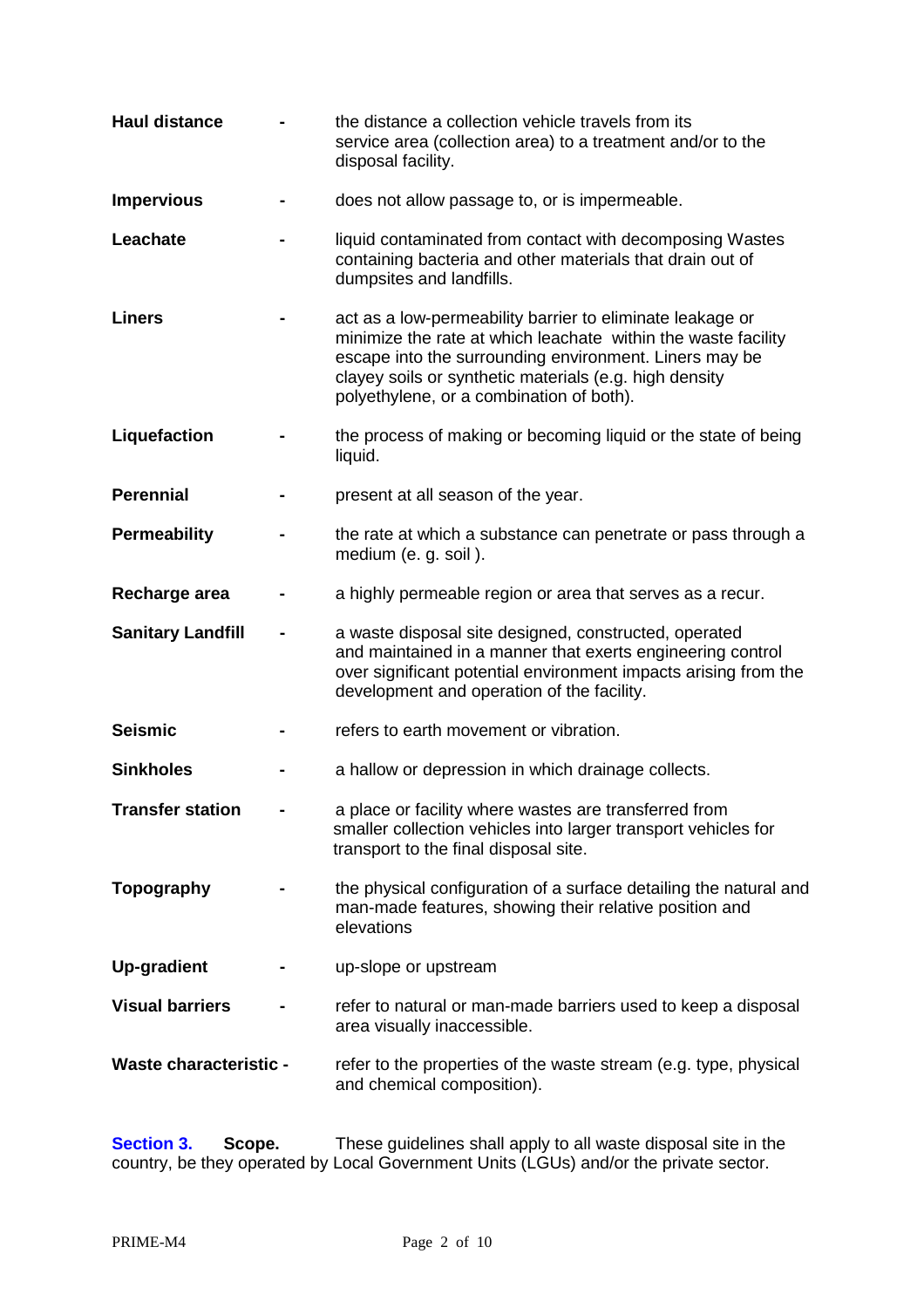**Section 4. Landfill Site Identification and Screening Criteria.** The following criteria shall be used to identify and screen possible site of Sanitary Landfill:

- (1) Area Capacity and Availability
- (2) Haul Distance and Time
- (3) Proximity to Sensitive Groundwater Resources
- (4) Proximity to Perennial Surface Water
- (5) Occurrence of Flooding
- (6) Proximity to Sensitive Land Users
- (7) Local Ecological Conditions
- (8) Current and Future Land Use
- (9) Seismic Condition
- (10) Geologic Condition
- (11) Soil/Land Condition
- (12) Topography
- (13) Proximity to Airports

The attached **ANNEX A** provides the details of these guidelines and shall form an integral part of this Order.

**Section 5.** Site Identification and Screening Methodology. The sanitary landfill site identification methodology shall be composed of the following steps:

- a. data acquisition
- b. plotting of excluded areas, identified on the basis of the absolute criteria, in an appropriate map;
- c. identification of candidate areas from the map for field survey;
- d. site survey and evaluation; and
- e. selection of preferred site(s).

Data can be obtained from existing maps (1:50,000 or 1:200,000), aerial photographs, site visits and interviews with local officials and residents. The results of the siting process should be presented in the form of an acceptability matrix showing the quantitative evaluation of each site based on the site identification and screening criteria.

The acceptability matrix will aid the local officials in assessing the best site for the proposed landfill and ecological waste management center. The final decision should be approved by the council of elected officials after due public consultation, taking account of both the technical and financial considerations.

**Section 6. Separability Clause.** If any section or provision of these guidelines is held or declared unconstitutional or invalid by a complete court, the other section or provisions hereof shall continue to be in force as if the section or provisions so annulled or voided have never been incorporated herein.

**Section 7. Repealing Clause.** All pertinent guidelines or rules and regulations inconsistent with these guidelines are hereby revised, amended and/or modified accordingly.

**Section 8. Amendments.** These guidelines may be amended and/or modified from time to time by the Department of Environment and Natural Resources.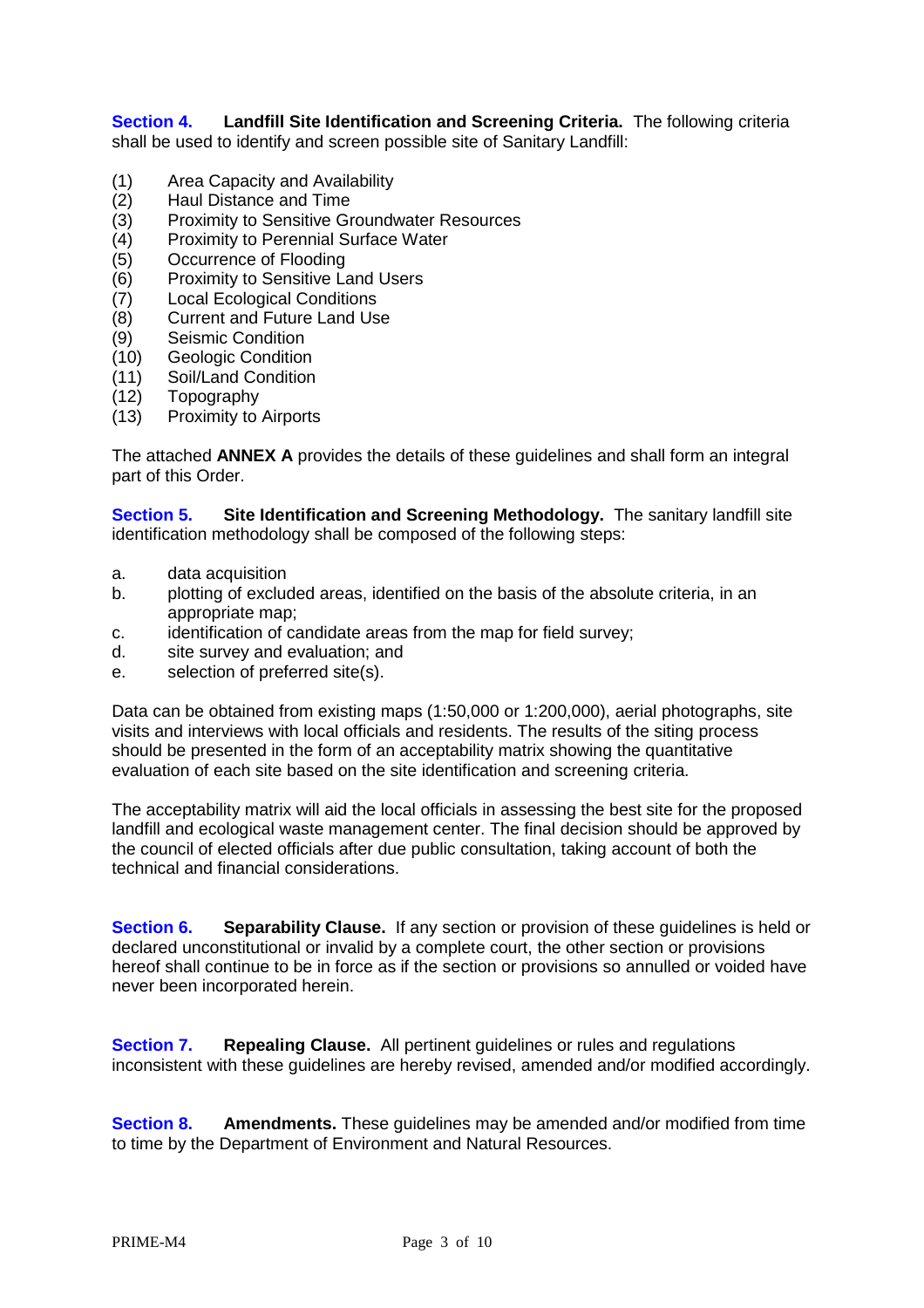**Section 9.** Effectivity. These guidelines shall take effect thirty (30) days after publication in the official Gazette or in a newspaper of general circulation.

> (Sgd.) **VICTOR O. RAMOS Secretary** Chairman, Presidential Task Force on Waste Management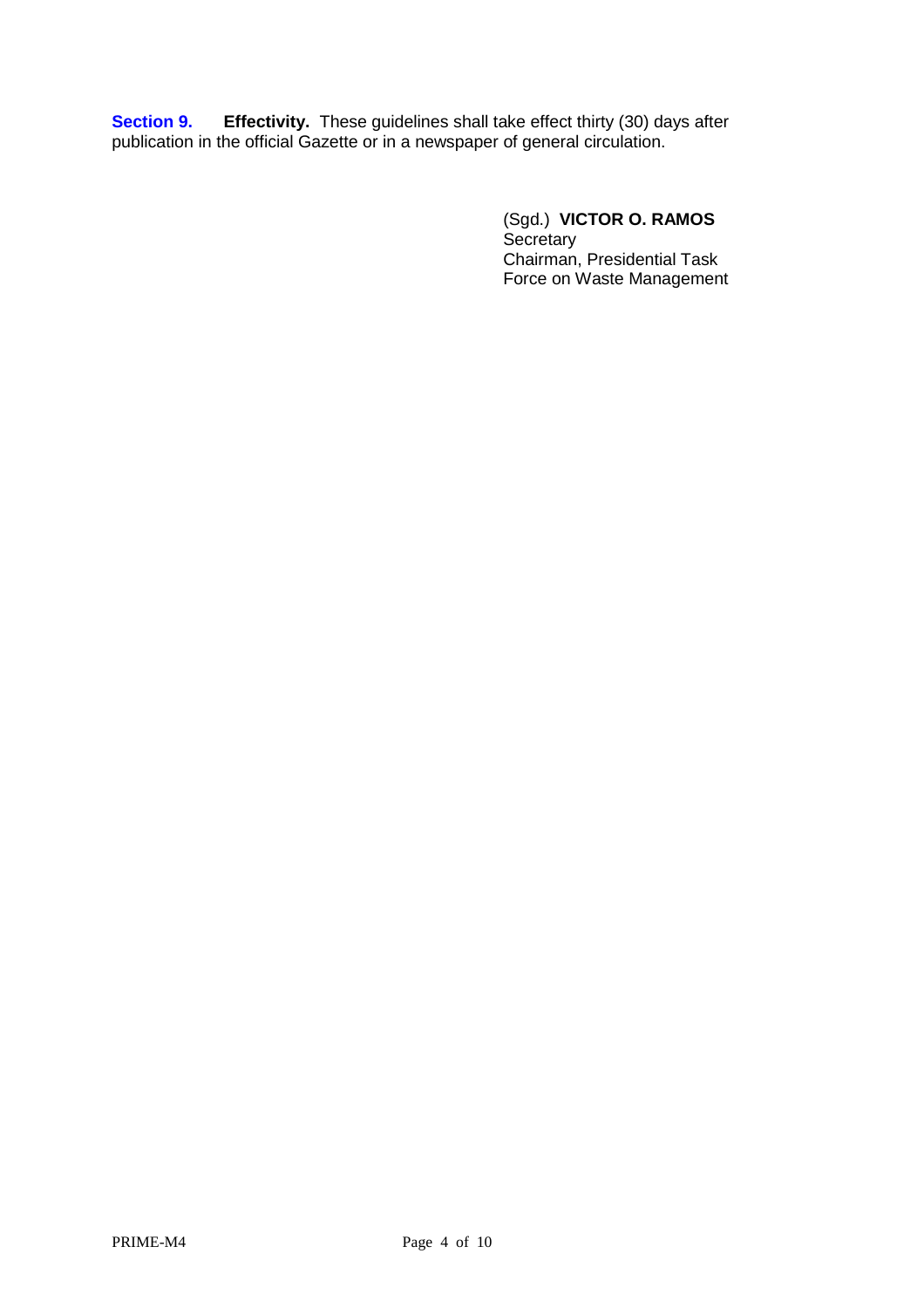## **LANDFILL SITE IDENTIFICATION AND SCREENING CRITERIA FOR LOCAL GOVERNMENTS<sup>1</sup>**

|                                                       |                                                                                                                     | <b>Screening Guidelines</b>                                                                                                                                                                                                                                              |                                                                                                                                                                                                                                                                                          |                                                                                                                                                                                       |
|-------------------------------------------------------|---------------------------------------------------------------------------------------------------------------------|--------------------------------------------------------------------------------------------------------------------------------------------------------------------------------------------------------------------------------------------------------------------------|------------------------------------------------------------------------------------------------------------------------------------------------------------------------------------------------------------------------------------------------------------------------------------------|---------------------------------------------------------------------------------------------------------------------------------------------------------------------------------------|
| <b>Criteria</b>                                       | <b>Absolute</b>                                                                                                     | <b>Conditional</b>                                                                                                                                                                                                                                                       | <b>Considerations</b>                                                                                                                                                                                                                                                                    | <b>Data Sources</b>                                                                                                                                                                   |
| Area Capacity &<br>Availability                       | The site area should be<br>sufficient for a landfill with a<br>target service life of not less<br>than 5 years.     | The area should be<br>sufficient for a landfill with a<br>target service life of<br>approximately 10 years<br>(based on 2.6 ha/100,000<br>population, 0.5<br>kg/person/day, $0.7$ t/m <sup>3</sup><br>density and 10 m depth).                                           | The minimum land area<br>depends on the total service<br>population, waste<br>characteristics and<br>generation rate, and<br>expected landfill service life.<br>Consideration for land<br>ownership should also be<br>taken into account, giving<br>priority to publicly-owned<br>lands. | Field Survey,<br>interviews with local<br>residents and data<br>from the City<br>Assessor's Office                                                                                    |
| Haul Distance &<br>Time                               |                                                                                                                     | Avoid areas more than 15<br>to 20 kilometers or 30<br>minutes travel time from the<br>waste generation centers<br>(road and traffic conditions<br>should be considered).                                                                                                 | If the distance or travel time<br>is more than the indicated<br>limits, investment in either<br>larger capacity collection<br>vehicles or transfer stations<br>may be necessary (load<br>capacity of bridges should<br>also be considered).                                              | Field survey,<br>Topographic Map,<br>aerial photos, City<br>Road Map and<br>engineering<br>judgment of<br>municipal engineer                                                          |
| Proximity to<br>Sensitive<br>Groundwater<br>Resources | The site should not be<br>located in or up gradient of<br>shallow unconfined aquifers<br>for drinking water supply. | Avoid areas considered part<br>of a 10-year recharge area<br>for existing or future potable<br>water sources and confined<br>aquifers (deepwells) for<br>drinking water supply.<br>Avoid areas 500 meters up<br>gradient of private or public<br>drinking, irrigation or | If the candidate site is<br>situated on a well field with<br>confined aquifers or within a<br>10-year recharge area,<br>proper engineering<br>measures are required to<br>avoid the risk of ground<br>water contamination.<br>Existing or future drinking<br>wells may be abandoned if   | Field survey,<br>Hydrogeologic Map<br>and data from Local<br><b>Water Utilities</b><br>Administration,<br><b>Local Water District</b><br>and National Water<br><b>Resources Board</b> |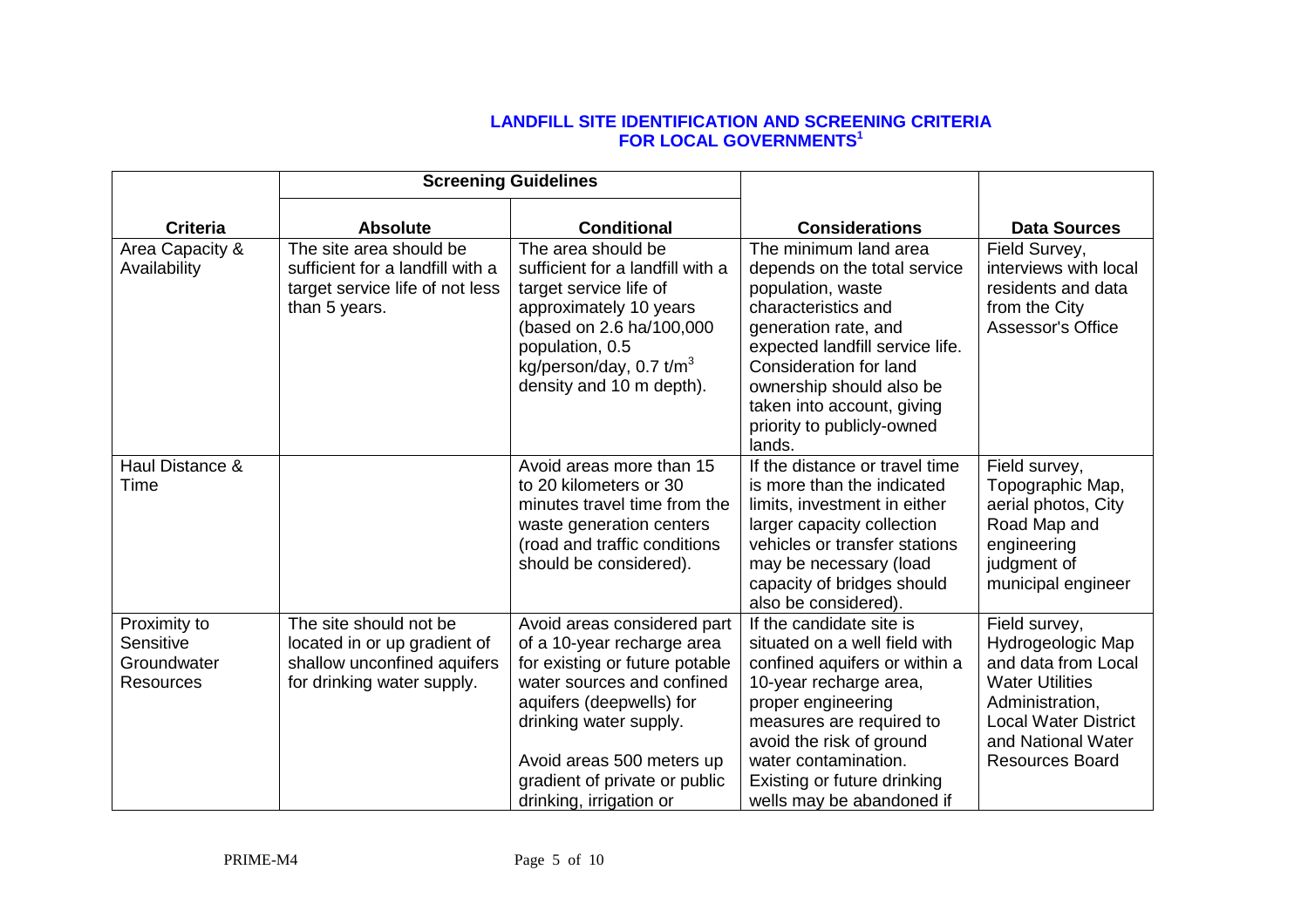|                                                    |                                                                                                                                                                                    | livestock water supply wells.                                                                                                                                                                      | alternative water supply<br>sources/sites are readily and<br>economically available, and<br>the owners have given<br>written consent to the<br>potential risk of abandoning<br>their wells.                                                                                                                                                                                                        |                                                                                                                                                                                                        |
|----------------------------------------------------|------------------------------------------------------------------------------------------------------------------------------------------------------------------------------------|----------------------------------------------------------------------------------------------------------------------------------------------------------------------------------------------------|----------------------------------------------------------------------------------------------------------------------------------------------------------------------------------------------------------------------------------------------------------------------------------------------------------------------------------------------------------------------------------------------------|--------------------------------------------------------------------------------------------------------------------------------------------------------------------------------------------------------|
| Proximity to<br><b>Perennial Surface</b><br>Waters | The site should not be<br>located within 300 meters<br>up gradient of any surface<br>waters used for drinking<br>purposes.                                                         | Avoid areas within 300<br>meters up gradient of a<br>perennial river or stream.                                                                                                                    | The conditional requirement<br>may be adjusted if it is<br>feasible to protect the stream<br>from contamination through<br>engineering measures.                                                                                                                                                                                                                                                   | Field survey,<br>Topographic Map,<br>aerial photos and<br>river basin data from<br>Department of<br>Public Works and<br>Highways                                                                       |
| Occurrence of<br>Flooding                          |                                                                                                                                                                                    | Avoid locating site in areas<br>prone to flooding. Also<br>avoid salt lakes,<br>swamplands, and low lying<br>coastal areas.                                                                        | The site may be located in<br>swamplands or any low lying<br>areas although, in such<br>cases, stricter engineering<br>measures will be required to<br>avoid the risk of pollution<br>due to surface water and<br>ground water contamination.<br>Engineering design should<br>include protective measures,<br>such as impervious dikes<br>and liners to protect sites<br>against a 100 year flood. | Topographic Map,<br>flood<br>control/monitoring<br>data from<br>Department of<br>Public Works and<br>Highways, and<br>interviews with the<br>residents in the<br>vicinity and<br>government officials. |
| Proximity to<br><b>Sensitive Land</b><br>users     | The site should not be<br>located in existing or<br>proposed residential,<br>commercial or urban<br>development areas, and<br>areas with archeological,<br>cultural and historical | Avoid areas within 250<br>meters of residential and<br>industrial developments and<br>within I km. Of memorial<br>sites, churches, schools,<br>historical site is otherwise<br>isolated from these | This distance constraint will<br>depend on the topography of<br>surrounding land and<br>prevailing wild direction.<br>Proper engineering and<br>management measures,<br>including visual barriers,                                                                                                                                                                                                 | Land use Map,<br>aerial photos and<br>field visits                                                                                                                                                     |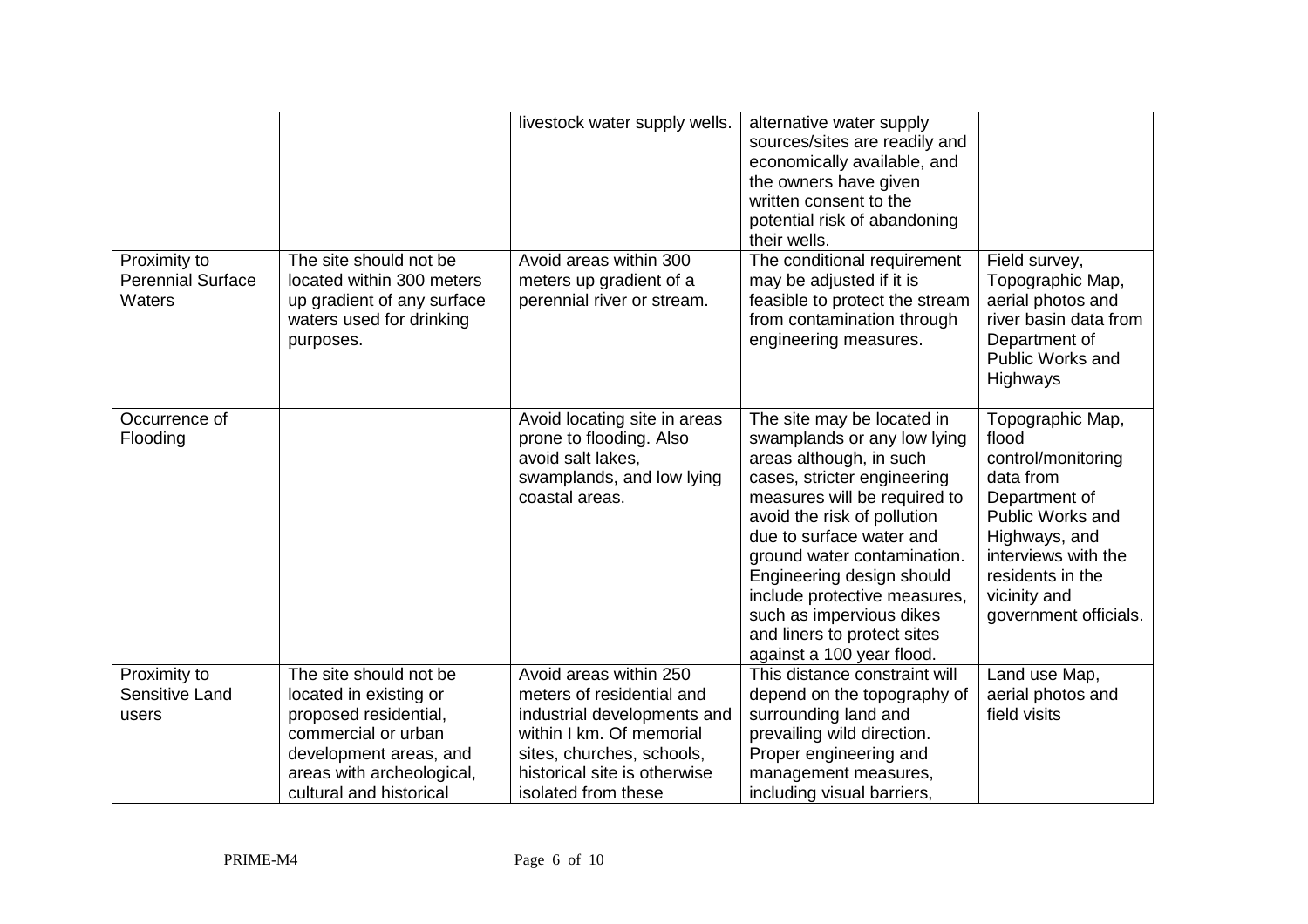|                  | importance.                   | sensitive receivers.        | should be implemented as      |                       |
|------------------|-------------------------------|-----------------------------|-------------------------------|-----------------------|
|                  |                               |                             | the site's distance to        |                       |
|                  |                               | Avoid areas encroaching     | sensitive public places       |                       |
|                  |                               | boundaries of any non-      | decreases.                    |                       |
|                  |                               | participating municipality. |                               |                       |
|                  |                               |                             | The suitability of sites      |                       |
|                  |                               |                             | encroaching political         |                       |
|                  |                               |                             | boundaries will depend on     |                       |
|                  |                               |                             | the proximity, density of the |                       |
|                  |                               |                             | nearest households and        |                       |
|                  |                               |                             | acceptability of the other    |                       |
|                  |                               |                             | political entity.             |                       |
| Local Ecological | The site should not be        | Avoid areas within 500      | Consideration for sites near  | Aerial photos, Land   |
| Conditions       | located within ecologically   | meters of any ecologically  | ecologically sensitive areas  | Use Map and data      |
|                  | sensitive areas proclaimed    | sensitive areas proclaimed  | will depend on the local      | and maps from the     |
|                  | by law as national parks      | by law.                     | conditions and                | Parks and Wildlife    |
|                  | (areas judged to be of        |                             | accompanying engineering      | <b>Bureau of DENR</b> |
|                  | national significance in      |                             | measures. The exact extent    | regional and          |
|                  | terms of their natural        |                             | of any ecologically sensitive | community offices     |
|                  | landscape values or           |                             | areas should be verified by   | and NAMRIA            |
|                  | wildlife), conservation parks |                             | reconnaissance survey.        |                       |
|                  | (areas with valuable wildlife |                             |                               |                       |
|                  | or interesting natural        |                             |                               |                       |
|                  | features), recreation parks   |                             |                               |                       |
|                  | areas managed primarily       |                             |                               |                       |
|                  | for public recreation in      |                             |                               |                       |
|                  | pleasant surrounding with     |                             |                               |                       |
|                  | some native vegetation),      |                             |                               |                       |
|                  | game reserves (areas of       |                             |                               |                       |
|                  | land and water for the        |                             |                               |                       |
|                  | conservation of native game   |                             |                               |                       |
|                  | species), forest reserves,    |                             |                               |                       |
|                  | sites of flora and fauna of   |                             |                               |                       |
|                  | national or regional          |                             |                               |                       |
|                  | significance, or wetlands of  |                             |                               |                       |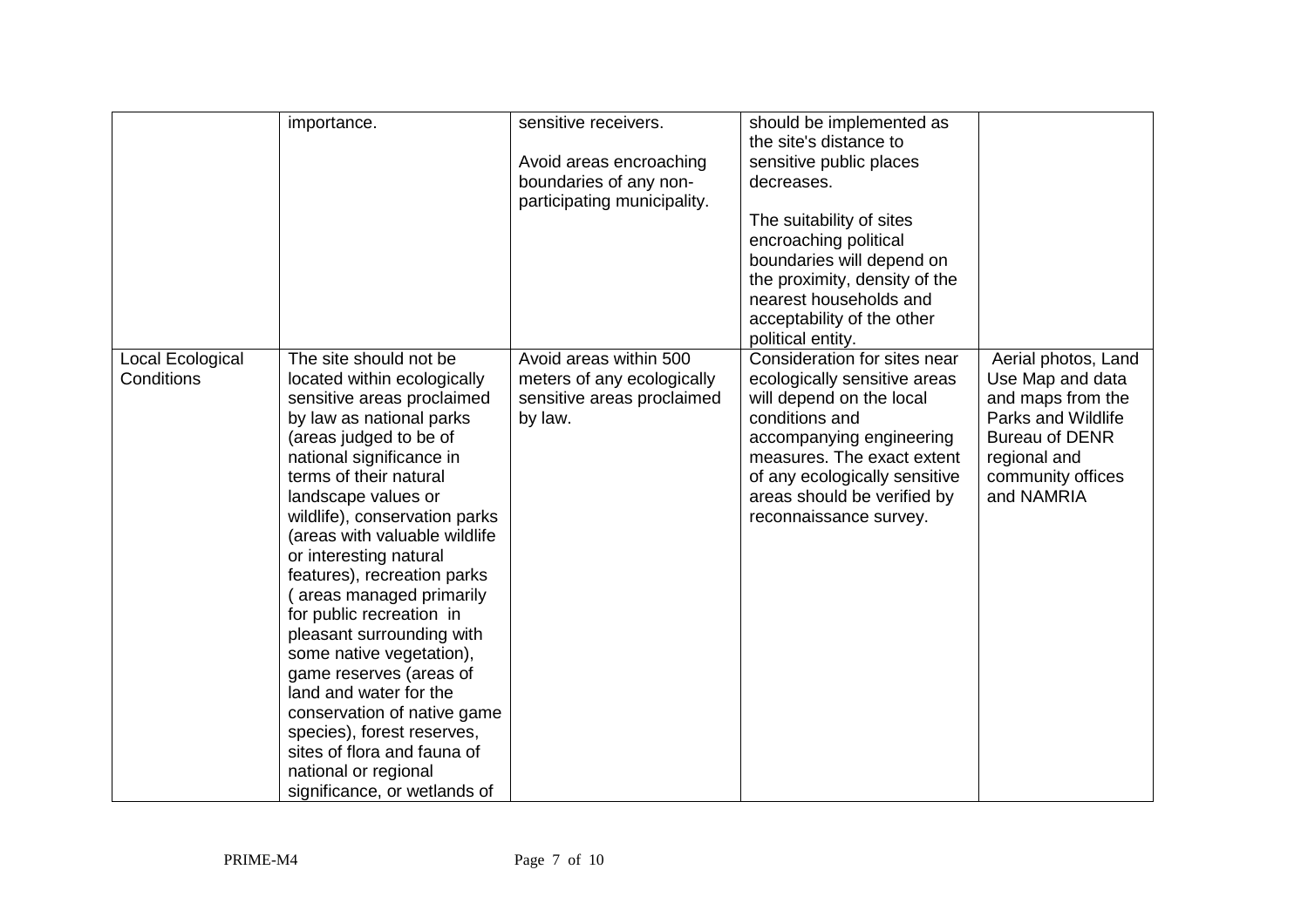|                                       | important biodiversity.                                                                                                                                        |                                                                                                                                                                                      |                                                                                                                                                                                                                                                                                                                                                                                                                                                                                    |                                                                                                                                                                 |
|---------------------------------------|----------------------------------------------------------------------------------------------------------------------------------------------------------------|--------------------------------------------------------------------------------------------------------------------------------------------------------------------------------------|------------------------------------------------------------------------------------------------------------------------------------------------------------------------------------------------------------------------------------------------------------------------------------------------------------------------------------------------------------------------------------------------------------------------------------------------------------------------------------|-----------------------------------------------------------------------------------------------------------------------------------------------------------------|
| <b>Current and Future</b><br>Land use | The site should not be<br>located in areas with<br>valuable mineral and<br>energy resources, tourist<br>destinations or across major<br>transportation routes. | Avoid areas classified as<br>prime agricultural land and<br>areas with major water, gas,<br>electrical power or<br>communication<br>transmission infrastructure.                     | The site may be located<br>where there are existing<br>infrastructure routes as long<br>as their presence will not<br>affect the landfill operation or<br>rerouting is economically<br>feasible. Land purchase<br>costs for prime agricultural<br>land will be relatively high<br>and a change of land use will<br>require a permit from the<br>Department of Agrarian<br>Reform. Stricter landfill<br>operation will be required to<br>avoid damage to crops on<br>adjacent land. | Land Use Map,<br>aerial photos, data<br>from the regional<br>offices of<br>Department of<br>Agrarian Reform<br>and Bureau of Soils<br>and Water<br>Management   |
| <b>Seismic Conditions</b>             |                                                                                                                                                                | Avoid areas with an<br>average return period<br>between 50 to 100 years for<br>an earthquake of magnitude<br>6 and above.                                                            | If the entire municipality is<br>subject to this seismic risk,<br>engineering measures may<br>be applied to avoid the risk<br>of groundwater<br>contamination.                                                                                                                                                                                                                                                                                                                     | Seismicity Map and<br>historical earthquake<br>data from Philippine<br>Institute of<br>Volcanology and<br>Seismology                                            |
| Geologic<br>Conditions                | The site should not be<br>located within 500 meters of<br>active fault lines.                                                                                  | Avoid areas with sinkholes,<br>caverns or solution<br>channels. Avoid jointed,<br>fractured or fissured rocks,<br>carbonate rocks (limestone)<br>or other porous rock<br>formations. | If the site is to be located<br>within an area of fissured,<br>fractured or similar rock,<br>stringent engineering design<br>will be required to avoid<br>landfill gas and leachate<br>migration to groundwater.<br>Areas with underground<br>mines should be avoided<br>unless the owners give<br>explicit consent. Abandoned<br>open pits used for mining                                                                                                                        | Tectonic or<br>Earthquake<br>Generators Map,<br>Geologic Map and<br>preliminary site<br>investigation results<br>from Mines and<br>Geosciences<br><b>Bureau</b> |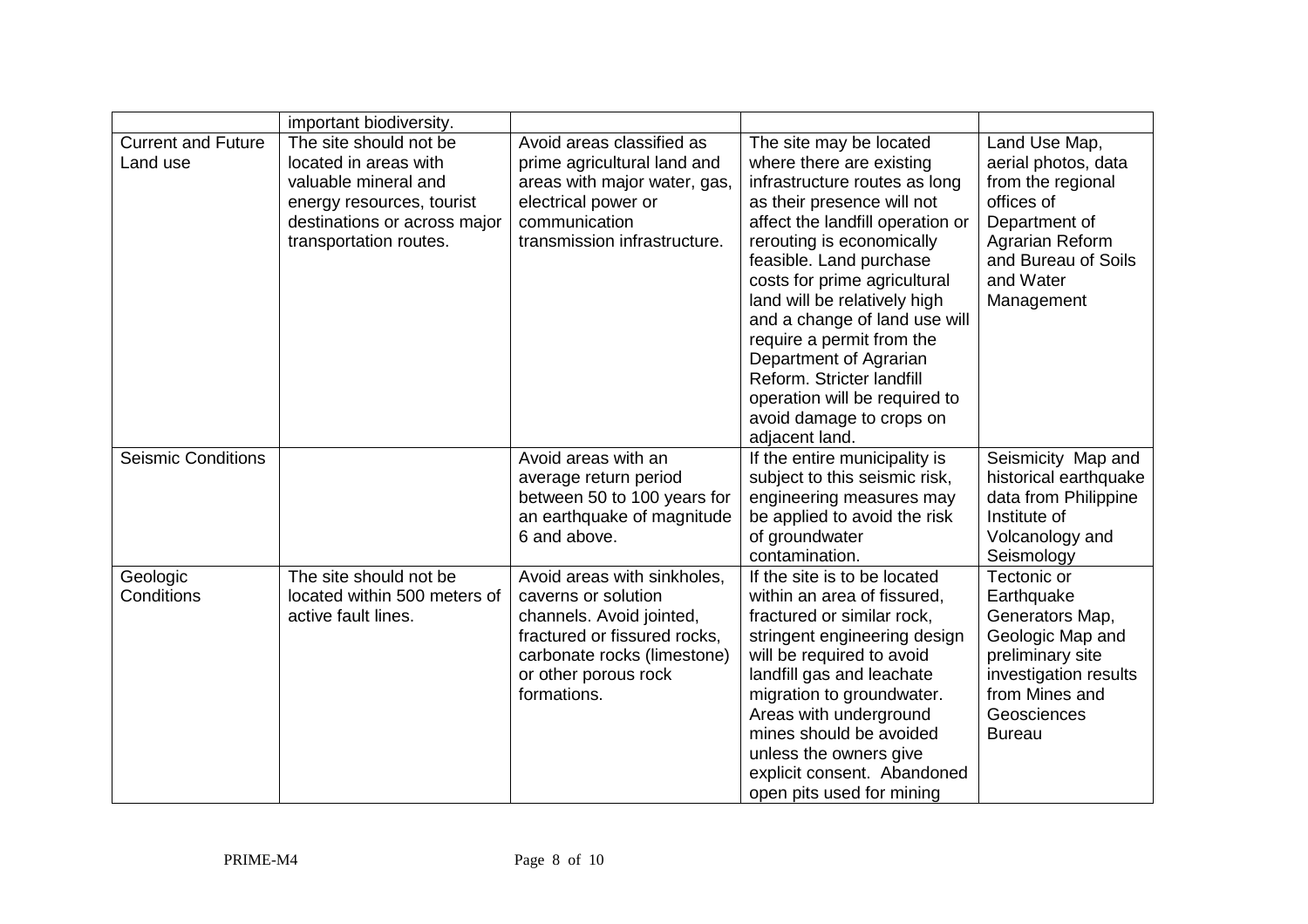|                          |                                                                                                                                                                                                              |                                                                                                                                                                            | precious metals may require<br>additional field investigations<br>relating to heavy metal<br>contamination.                                                                                                                          |                                                                                                |
|--------------------------|--------------------------------------------------------------------------------------------------------------------------------------------------------------------------------------------------------------|----------------------------------------------------------------------------------------------------------------------------------------------------------------------------|--------------------------------------------------------------------------------------------------------------------------------------------------------------------------------------------------------------------------------------|------------------------------------------------------------------------------------------------|
| Soil/Land<br>Conditions  | The site should not be<br>located in soft and settling<br>soils (sand, coarse sand,<br>and fine sand) with a<br>potential for liquefaction,<br>slumping or erosion.                                          | Avoid areas with highly<br>permeable soils (loamy fine<br>sand, loamy sand, sandy<br>loam, fine sandy loam and<br>very fine sandy loam).                                   | Use of areas with high<br>permeability soils will<br>necessitate the use of<br>appropriate liners and<br>engineering measures to<br>prevent contamination of<br>groundwater by leachate and<br>landfill gas migration.               | Regional Soils Map<br>from Bureau of<br>Soils, soil survey<br>reports and visual<br>inspection |
| Topography               |                                                                                                                                                                                                              | Avoid hilly area with ground<br>slopes nominally greater<br>than 20 %.                                                                                                     | Landfilling within hilly areas<br>is feasible but steep slopes<br>will increase the costs<br>associated with the<br>engineering and access<br>arrangements.                                                                          | Topographic Map,<br>aerial photos and<br>visual inspection                                     |
| Proximity to<br>Airports | The site should not be<br>located within 3 kilometers<br>of an airport servicing<br>turbojet aircraft or 1.6<br>kilometers of an airport<br>servicing piston driven or<br>turboprop (propeller)<br>aircraft. | Permission should be<br>sought from the Air<br><b>Transportation Office (ATO)</b><br>if the site is located within<br>13 kilometers <sup>3</sup> of the<br>nearest airport | The site should be located<br>so as to reduce bird-strike<br>hazard to aircraft and to<br>ensure that the landfill's<br>proposed final elevation will<br>not exceed the maximum<br>allowable top elevation as<br>per ATO Guidelines. | Land use Map,<br>aerial photos,<br>Topographic Map<br>and field survey                         |

**Note:** This set of criteria is designed to aid the LGUs in identifying and screening potential sites for developments as landfills. In cases where it is difficult to identify candidate sites based on the above criteria, the conditional criteria may be relaxed (see column 3) although this may necessitate the use if more expensive engineering in the design of the landfill site to achieve adequate environmental protection.

*1 Developed from Badilla-Ramos, A. (1997). Working Paper: Development of Appropriate Landfill Siting Criteria and Framework for the Philippines.*

*Griffith University, Queensland.*

*2 The absolute and conditional guidelines are based on the Presidential Task Force on Solid Waste Management/PMO*